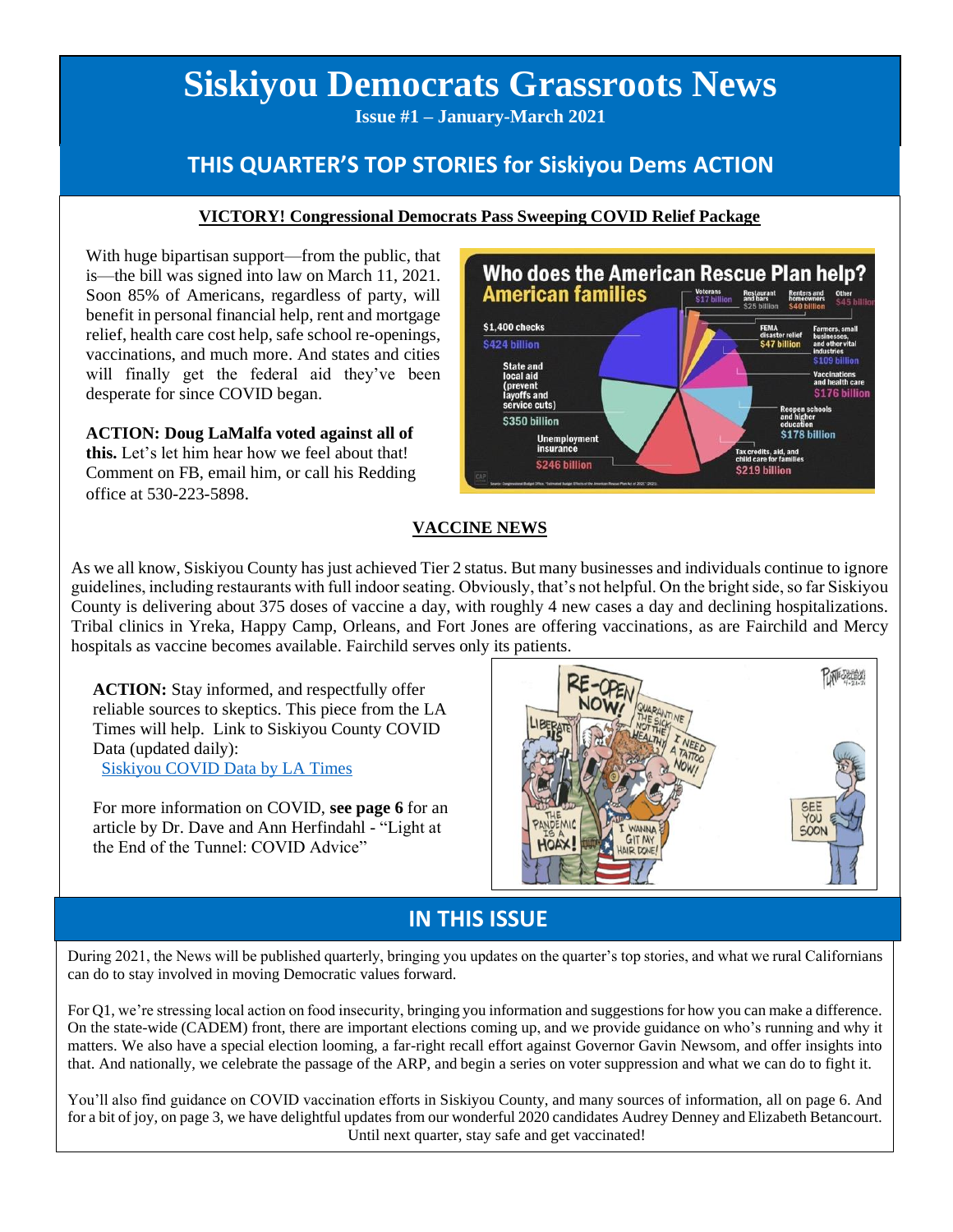## **THIS QUARTER'S TOP STORIES for Siskiyou Dems ACTION (continued)**

### **NEWSOM RECALL EFFORT**

Started by Orrin Heatlie, retired Sergeant with the Yolo County Sheriff's department, the petition to recall Governor Gavin Newsom reads like a manual of Trumpian grievances. While it's been covered as a critique of Newsom's handling of the COVID crisis, in fact it stresses the welcoming of "foreign nationals" into the state. The rest is a grab-bag of right-wing gripes: too many taxes, unfair water distribution, repeal of the death penalty, attacks on gun rights, etc. etc.

CADEM, the state Democratic Party organization, is making the fight against this recall its top priority. And this is where all the organizing efforts of rural Democrats will make a huge "off-year" difference.

**ACTION:** We must spread the word about this grievance recall, and get out the vote when the special election is called. Siskiyou Grassroots organizers will keep you posted!

Background on the Recall: [How California's Recall Rules Could Spell Trouble for Gavin Newsom](https://www.abc10.com/article/news/local/california/recall-newsom-efforts/103-4979f471-d963-41a1-b69e-20b2206b1402) Recall Action Website: [Stop the Republican Recall](https://stoptherepublicanrecall.com/) – website with information on who's behind the recall

#### **VOTER SUPPRESSION, HR-1, AND REFORMING THE US SENATE FILIBUSTER**

Republicans' Number One agenda is now out in the open—minority rule through voter suppression. They believe it's the only way, in an increasingly diverse America, to secure their Congressional majority and block the entire Democratic agenda. We have a 2-year window to stop them in their tracks, by passing HR-1, the For The People Act. Nothing is more important to saving our democracy than this.

The bill aims to establish national standards for voter registration and Vote-by-Mail, counter Citizens United by disclosing dark money sources, and stop partisan gerrymandering through non-partisan commissions. But this bill has no chance of passing with the filibuster in place, since HR-1 attacks the central Republican minority rule agenda. So reforming the filibuster is a must.

These issues, top priorities for the national Democratic Party, may seem remote to us lucky Californians. But they're all vital to retaining our majority in Congress and to moving forward with the Biden agenda on job creation, support for underserved areas in education, health care, and Internet access, climate change, and many other areas of great concern to rural Californians. So we must do everything we can to support fair election efforts everywhere, and California Democrats in Congress.

**ACTION:** First, we should let our Senators, Alex Padilla and especially Diane Feinstein, know that we support filibuster reform. (Feinstein: Phone (202) 224-3841) (Padilla: Phone (202) 224-3553) Then choose an organization to support. If you wonder how to help, Fair Fight, the voting rights organization of Stacey Abrams and Lauren Groh-Wargo, is a great place to start.

Some helpful links:

**Fair Fight**, Stacey Abrams' voters' rights organization: [How to Help with the Fair Fight Group](https://fairfight.com/how-to-help/)

**What's in HR-1**: [Here's What HR 1 is](https://www.washingtonpost.com/politics/2021/03/05/hr1-bill-what-is-it/)

**In-Depth Look from the Brennan Center:** ["For the People Act" –](https://www.brennancenter.org/our-work/policy-solutions/congress-must-pass-people-act) Why it must pass

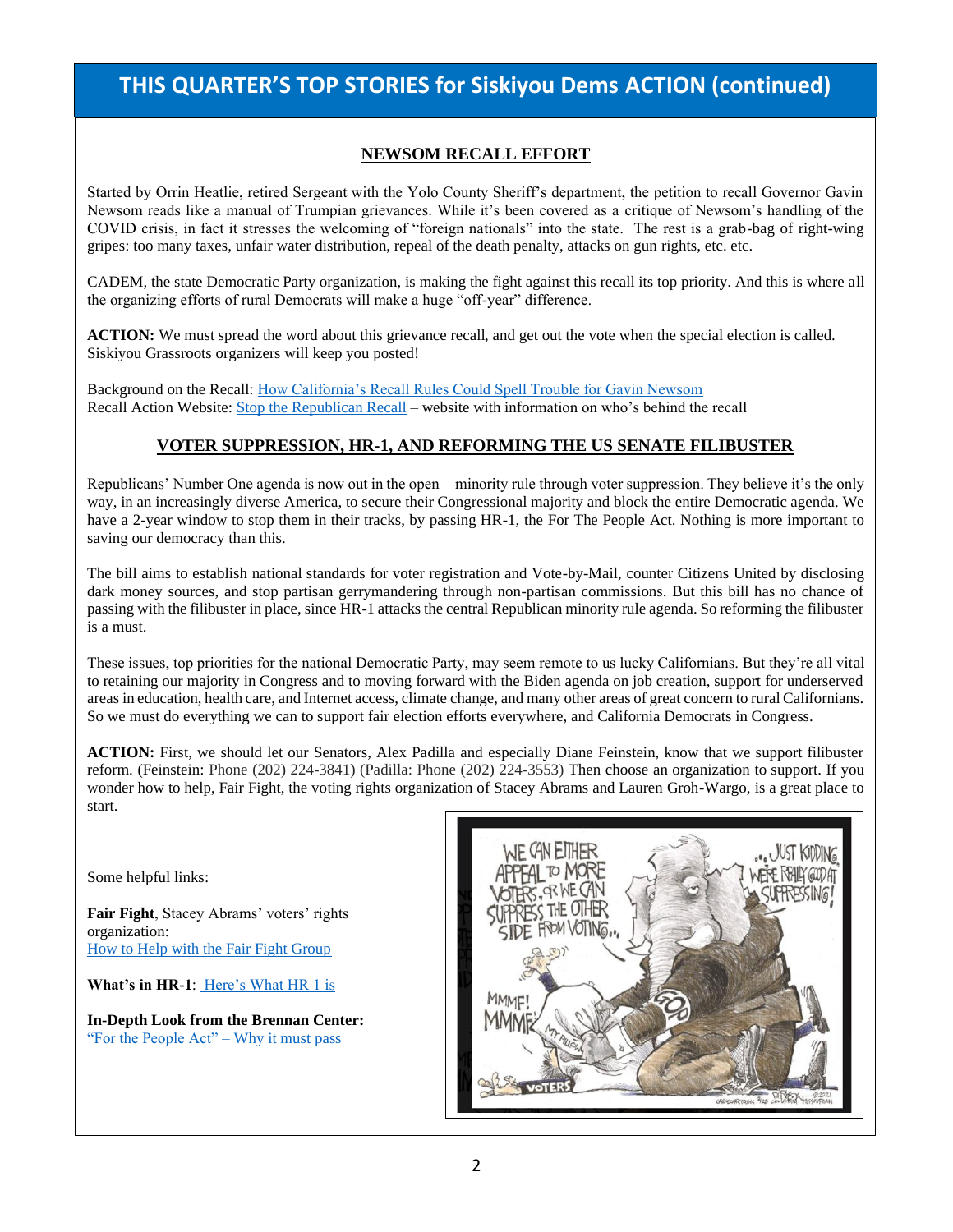## **Updates on Audrey Denney & Elizabeth Betancourt**

*Audrey Denney and Elizabeth Betancourt, our great candidates for Congress and CA Assembly, are out there making big contributions to our society and our world.*

From Audrey: Here's a quick update on me. I've been sleeping more since November than I have for three years! I've been working really hard on getting physically and mentally healthy after three years of going non-stop. I've applied for an appointment in the Biden-Harris administration and am hoping I get the opportunity to serve in that capacity. Send good thoughts that way! In the meantime, I'm staying busy and paying rent by doing my agricultural education consulting work and helping my best friend run her small stationery business (if you have Instagram check her out @theideaemporium).

When I'm not working I'm volunteering for Cristosal (the human rights organization in Central America I'm on the board of) and hanging out with my two perfect kitties Nash and Harper Eleanor. I miss you all very much and am looking forward to the time (hopefully soon!) when we can be together in person again and HUG! Get those vaccines!! I pray that you are all staying healthy and safe. Give yourself grace and be kind to yourself and each other… this past year has been extremely challenging (big understatement) for all of us. Hope is here – for healthier, kinder communities that can re-open and be the vibrant places we love.

**From Elizabeth:** Elizabeth has been "going a mile a minute" on her activities! Here's what she's been up to: chairing the Shasta DCC's Elections Subcommittee, which identifies seats for Dems to run for, and helps them in their candidacy, which she's finding big fun; running again for the Rural Caucus Chair for the Northern Region; thinking through how the Rural Caucus, and CADEM, can help us in getting more Dems in local seats; visiting with/speaking at some local activist meetings in our region, giving updates on the Rural Caucus, talking about agricultural policy, etc.; working on a collaboration with a local non-profit to get underserved youth out to the farm, and get them college credit for it: focused on Native youth, formerly incarcerated, etc.; and lots of workplanwriting, funding, recruiting, and collaboration with local organizations.

"It's been extremely uplifting work," she writes, "imagining a future that I WANT to see, rather than fighting against what I DON'T want to see! My day job is going great: working with Tribes to designate cultural beneficial uses in CA waterways something that's very new in our region, and has a huge potential to protect water quality for Tribes and for all Californians. Personally, I've been cooking A LOT, sewing, knitting, and embroidering. Finally, I'd appreciate your vote for Caucus Chair, all you Rural Caucus members! Thanks!" As we always suspected, this woman is unstoppable!



*At right, Elizabeth Betancourt and Audrey Denney at the 2019 Fort Jones Christmas Parade. You go, girls!!*

## **Looking Forward in 2021 – Focusing on Our Local Area**

Our Siskiyou Democratic Grassroots efforts continue – even in an election "off year". We are focusing on four key goals:

• **Young Democrats and Voter Registration –** Encouraging involvement of young Democrats in Siskiyou County in our efforts and registering voters

• **Community Involvement** – Working to support our community by assisting food banks in the county through volunteer support (see page 2 for information on food insecurity in Siskiyou County)

• **Candidate Development** – Identifying Democratic candidates for the upcoming local office elections – Board of Supervisors in June, 2022 and City Councils in November, 2022

• **Democratic Messaging** – Promoting all of the great actions Biden is taking to improve the lives of all Americans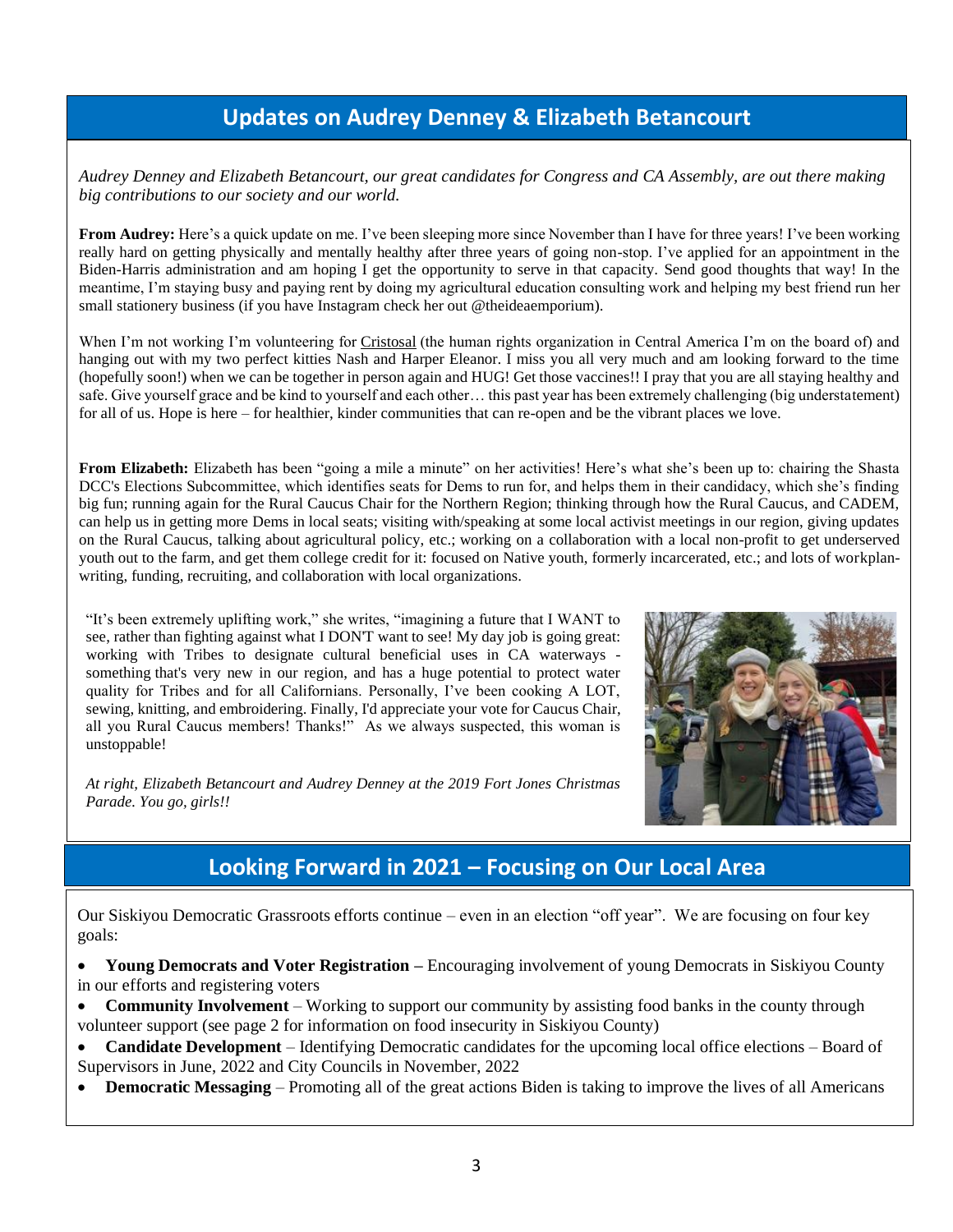## **Hungry People in Siskiyou County Need Our Help NOW!**

We have a problem in Siskiyou County. Just like everywhere else in the United States, we have local residents going hungry. My guess is that you might not have been aware of the magnitude of the problem here in Siskiyou County.

In the state of California, **Siskiyou County ranks fifth highest** in the percentage of residents who have food insecurity – **about 20% or one in five** – of our county's population. (Source: Feeding America website: [\(https://www.feedingamericaaction.org/the-impact-of-coronavirus-on-food-insecurity/\)](https://www.feedingamericaaction.org/the-impact-of-coronavirus-on-food-insecurity/)

And, for **children in our county**, the rate is even higher  $-23.7\%$  or 2,090 children – are food insecure. The data below are for children in the county. They come from the Feeding America website, which calculates the numbers annually.



According to the Feeding America Network, the largest national hunger relief organization, people who live in rural areas often face hunger at higher rates, in part because of the unique challenges living remotely presents. These challenges include lack of transportation, when the nearest grocery store, food pantry, or food bank is potentially hours away; job opportunities that are more concentrated in low-wage industries; and higher rates of unemployment and underemployment.

- Rural communities make up 63% of counties in the United States, and 87% of counties with the highest rates of overall food insecurity.
- 86% of the counties with the highest percentage of children at risk for food insecurity are rural.
- Poverty is worse in rural communities than in urban communities. In 2019, 13.3% of all people in rural areas lived below the poverty line, compared to 10.0% of people in urban areas. **In Siskiyou County, the poverty rate is even higher at 17.4% (US Census 2019).**

*This is why our local Siskiyou Democrats have chosen food insecurity as their key community involvement*  activity. We have volunteers working in north and south county groups to identify available services, and to determine ways we can help our neighbors.

Regardless of the variety and numbers of programs available in the county, the need for volunteers, cash donations, and fresh produce remains great! Still, we may have missed some programs providing services – if you know of some, please send an email to [siskiyoudems@gmail.com](mailto:siskiyoudems@gmail.com)

If you can volunteer, or provide cash or food donations, all of these Siskiyou County programs would be very appreciative.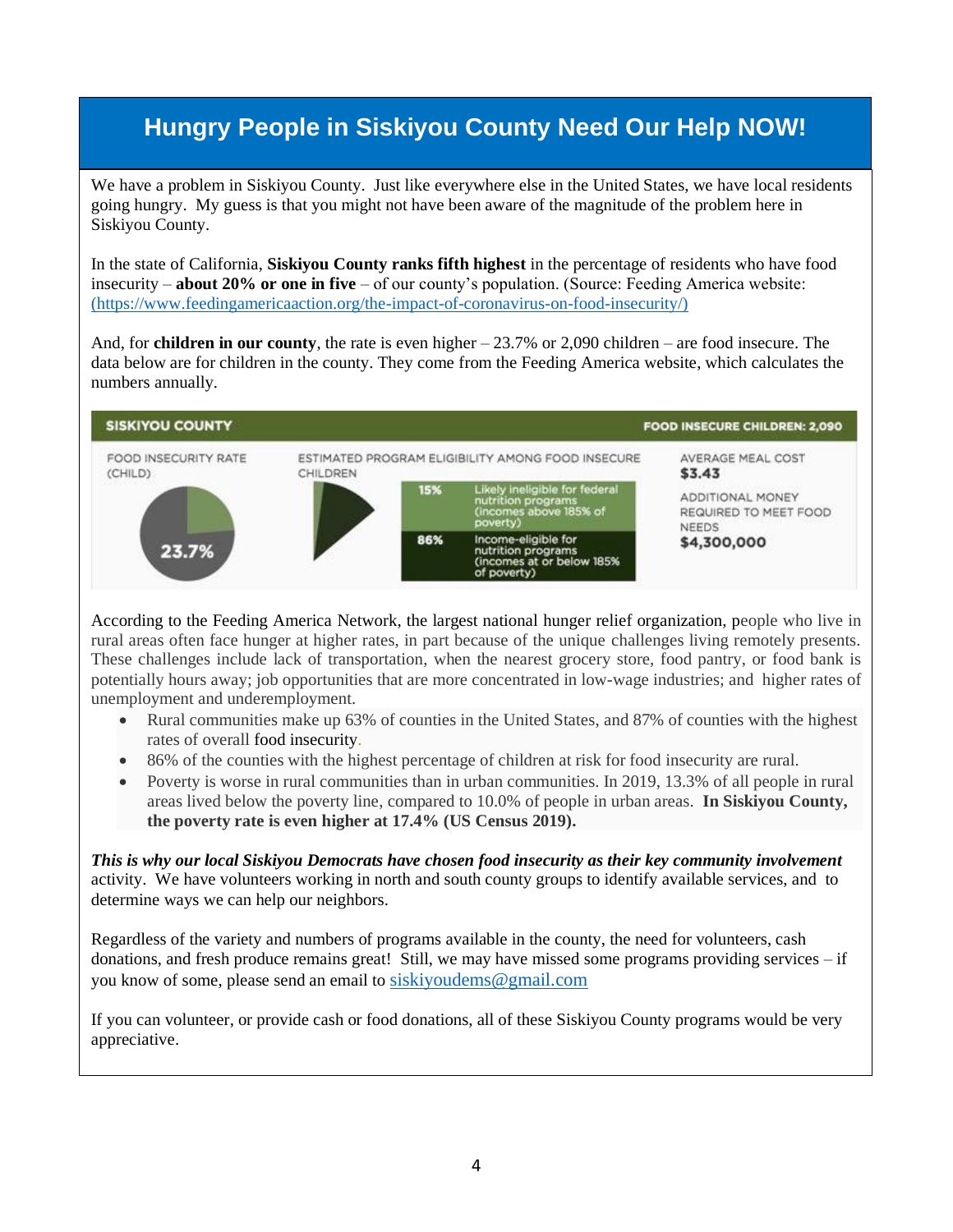### **KEY FOOD ASSISTANCE PROGRAMS IN SISKIYOU COUNTY**

Due to the great need for food assistance in our county, there are a number of organizations that need your help! Below is a list of the food assistance providers in South County, North County, and Countywide. We may have missed some providers. If you have more information, please send it to [siskiyoudems@gmail.com](mailto:siskiyoudems@gmail.com)

 $\perp$ 

| <b>Food Assistance Providers</b>                                                                                                                                                                                    | How you can help                                                                                                                                                                                                                                                                                                                                                                               |
|---------------------------------------------------------------------------------------------------------------------------------------------------------------------------------------------------------------------|------------------------------------------------------------------------------------------------------------------------------------------------------------------------------------------------------------------------------------------------------------------------------------------------------------------------------------------------------------------------------------------------|
| <b>South Siskiyou County Food Assistance Providers</b>                                                                                                                                                              |                                                                                                                                                                                                                                                                                                                                                                                                |
| Siskiyou Food Assistance -408-6115<br>776 South Davis Avenue, Weed, CA 96094<br>https://siskiyoufoodassistance.org<br><b>Contact Denise Spayd</b><br>Primarily a Food Bank<br>Food Bank Open Wednesday 11 AM - 3 PM | Volunteer opportunities Tuesdays to stock shelves, box eggs, and<br>fill bags for drive-up distribution on Wednesday.<br>Cash donations & fresh home garden food welcome in season.<br>Volunteer opportunities at fund-raising events.<br>Ray's will donate 1% of your purchase to SiskFoodAssistance<br>reg: https://www.gorays.com/custom_retailer/Community/                                |
| <b>Great Northern Services</b><br>310 Boles St, Weed<br>Contact Heather Solus 938-4115<br>hsolus@gnservices.org<br>Provides a variety of community-based family<br>services                                         | Conducts a variety of food services throughout the county -<br>Meals on Wheels, Senior Lunch program, daily summer free<br>lunch, tailgate produce, USDA food commodities, and holiday<br>baskets.<br>Donations and volunteers for all these critical programs are<br>welcome.                                                                                                                 |
| St.Anthony's/St.VincentDePaul<br>530-926-3061<br>507 Pine Street in Mt Shasta.                                                                                                                                      | Serving both Mt. Shasta and Dunsmuir, donations and volunteers<br>are largely provided by the Catholic Church membership.<br>Additional cash donations welcome.                                                                                                                                                                                                                                |
| <b>Weed Community Center</b><br>161 E. Lincoln, Weed 938-4685                                                                                                                                                       | Senior lunch program (beginning again in April)<br>May need volunteers.                                                                                                                                                                                                                                                                                                                        |
| <b>North Siskiyou County Food Assistance Providers</b>                                                                                                                                                              |                                                                                                                                                                                                                                                                                                                                                                                                |
| <b>Siskiyou Community Food Bank</b><br>$(530)$ 905-1551<br>1601 S. Oregon St. Suite B, Yreka, CA 96097<br>http://www.siskiyoufoodbank.org/<br>Provide food primarily to individuals who meet<br>poverty guidelines  | Cash donations are always welcome (can donate through<br>website).<br>Share donations with others in county.<br>Food items needed include staples, produce, toilet paper, diapers<br>(no newborn sizes), and feminine products. Sleepig bags and<br>blankets will be given to homeless.<br>The food bank would like to have someone start a monthly<br>delivery program to housebound seniors. |
| <b>Yreka Food Bank</b><br>$(530)$ 643-2507<br>321 N Gold Street, Yreka, CA 96097                                                                                                                                    | Cash donations are always welcome.<br>Food items needed for donation include staples & produce; also<br>toilet paper, diapers (no newborn sizes, please), and feminine<br>products.<br>Gifted sleeping bags and blankets are given to the homeless.                                                                                                                                            |
| <b>Countywide Food Assistance Providers</b>                                                                                                                                                                         |                                                                                                                                                                                                                                                                                                                                                                                                |
| <b>Family and Community Resource Centers</b><br>Michelle O'Gorman mogorman511@yahoo.com<br>Mt. Shasta 926-1400 - Weed 938-9914<br>Dunsmuir 235-4400 - Yreka, Montague, Scott<br>Valley, Happy Camp 842-1313         | Cash donations welcome.<br>Contact your local Resource Center directly about volunteer<br>activities                                                                                                                                                                                                                                                                                           |

### **An Additional Resource: Emergency Food & Shelter Program**

Funded by the federal CARES Act of 2020 and expanded by the American Rescue Plan of 2021, this program is administered by a local county oversight committee which determines funding allocations. Some of these go to the agency's listed here, in both North and South County, to partially fund their existing programs. Besides food, EFSP has some funds for providing utility bill and rent relief.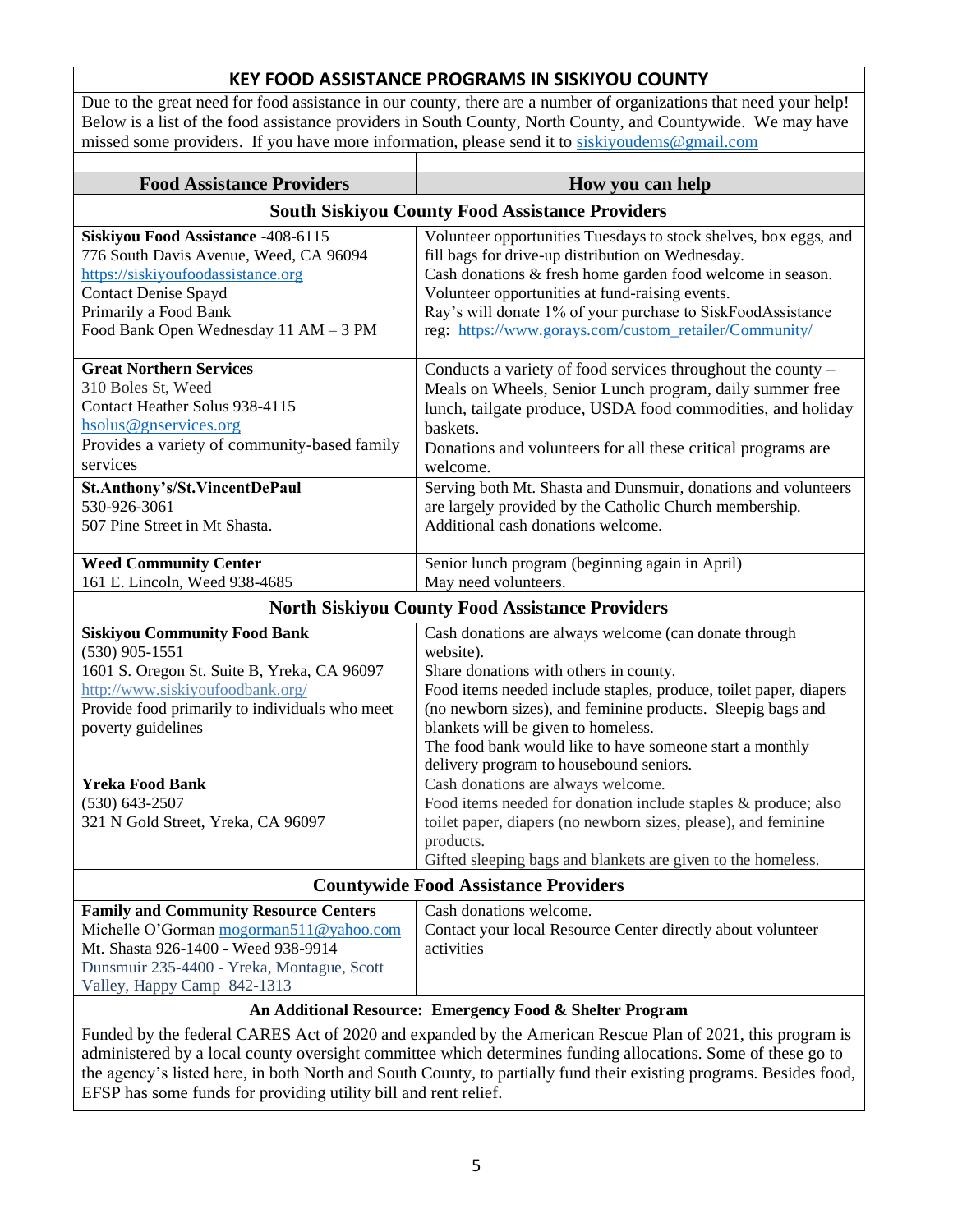## **California Democratic Party (CADEM) Upcoming Convention**

The California Democratic Party's 2021 Convention begins April 29th. These normally crowded and lively events are where party delegates from all over the state gather to elect party officers, hold caucus meetings, network, and promote internal change. It's an opportunity to hear candidates and elected officials speak, and meet with activists from labor, environmental, social justice, and other advocacy groups. This year's virtual convention will determine who will serve as officers for the state party for the next 4 years.

How does one become a voting member of the Democratic State Central Committee? The delegation to the DSCC is divided into 3 groups:

- **County Central Committee delegates**, who are elected by the members of their committees every other year;
- **Assembly District delegates**, who are elected at Assembly District Election Meetings (ADEM) in each district every other year; and
- **Elected and nominated officials** to California's constitutional offices, state legislature, and US Congress. These elected officials also have a limited number of appointees who serve as members of the DSCC.

A select number of Assembly District and County Committee delegates also serve on the state party's Executive Board (E-Board), along with Caucus chairs, Standing Committee chairs, party officers, and other party leaders. This year our DCCSC convention delegates are Alice Rogers, Katherine Shelton, Robin Richards, Dolly Verrue and Christine Balletta.

Given this mashup of representatives from districts with very different cultures, agendas, and interests, you can imagine how hard a job it is to guide CADEM toward cohesive messaging and policy positions.

So the choice of Chair this year, especially as we face a recall election challenge, is extremely important. The DCCSC has endorsed incumbent Rusty Hicks for that position. Stay tuned for more endorsements, and for news from this year's virtual convention.

*At right, an organizational chart for CADEM.* 





## **Your Siskiyou County Democratic Central Committee at Work!**

At our March 10, 2021 meeting, the DCCSC heard from two candidates for Vice Chair of California Democratic Party (CADEM) – David Campos and Daraka Larimore-Hall.

The CADEM delegates will be voting for state party officers at the CADEM convention at the end of April.